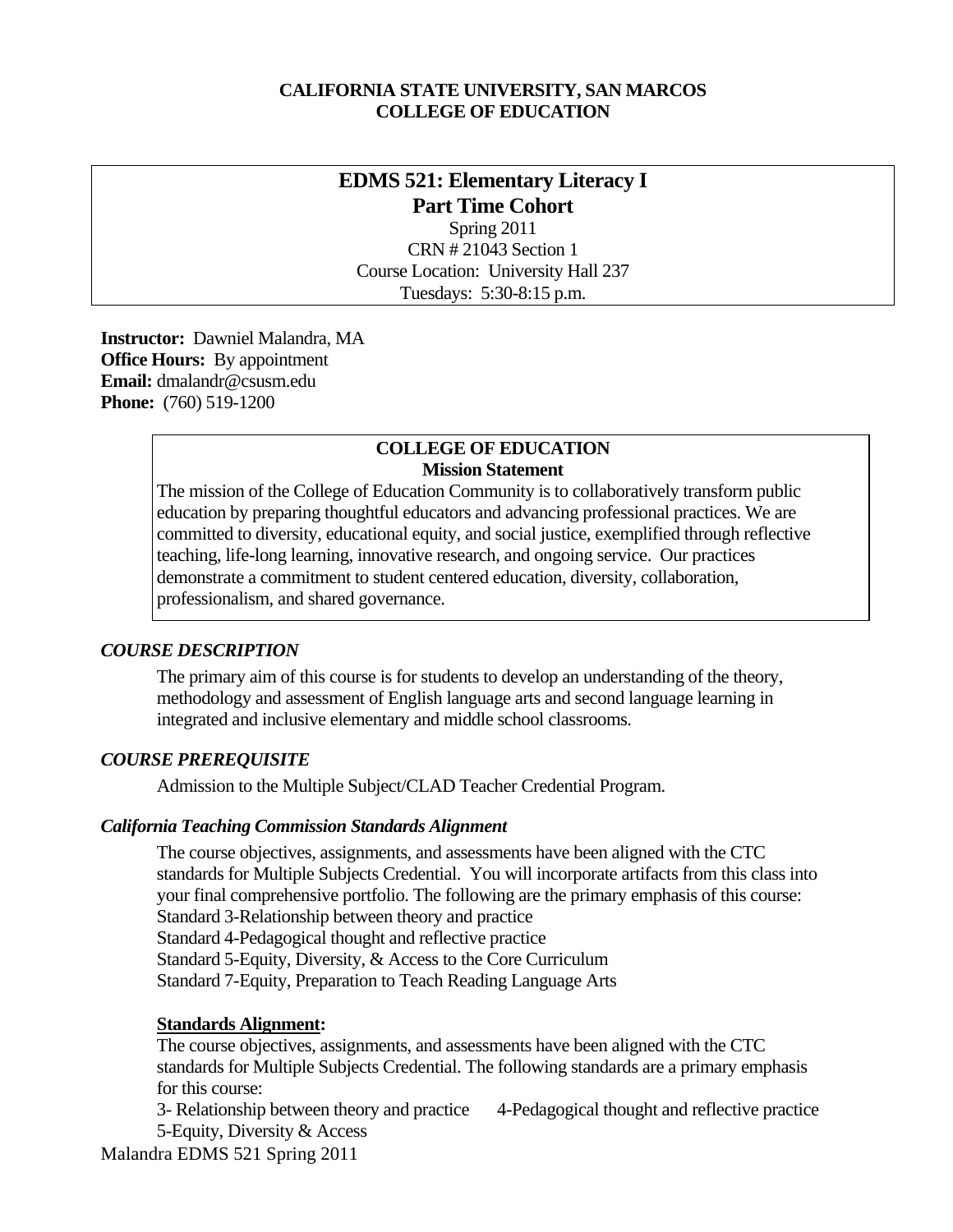7: Preparation to Teach Reading Language Arts

7-A: Multiple Subject Reading, Writing, and Related Language Instruction in English

## **Course Objectives:**

KNOWLEDGE - Teacher candidates will:

- Gain an understanding of how a first and second language is acquired.
- and analysis. Gain an understanding of the reading process and its relationship to thought, language and learning and the knowledge of reading content including: word analysis, fluency, vocabularyacademic language- and background knowledge, reading comprehension, literary response
- Gain understanding of how to learn to read and write in first and second languages.
- Become familiar with how to "deliver a comprehensive program of systematic, explicit instruction in reading, writing, listening, and speaking aligned to the state adopted English Language Arts Content Standards and the Reading/Language Arts Framework (2007).
- Become familiar with "multiple monitoring measures within the three basic types of assessments to determine students' progress towards state adopted content standards."
- Become familiar with "differentiated reading instruction and interventions to meet the needs of the *full range of learners (including struggling readers, students with special needs, English learners, speakers of non-standard English, and advanced learners)* who have varied reading levels and language backgrounds." SKILLS - Teacher candidates will:
- Become sensitive observers of children's language using behaviors.
- "Demonstrate knowledge and ability to utilize multiple monitoring measures within the three basic types of assessments to determine students' progress towards state adopted content standards: entry level assessment for instructional planning, monitoring student progress, post test or summative assessment."
- "Be able to analyze and interpret results [of children's reading and writing behaviors] to plan effective and differentiated instruction and interventions."
- "Demonstrate knowledge of components of effective instructional delivery in reading, writing and listening and speaking."
- Develop the ability to select appropriate materials and instructional strategies to meet the individual needs of students and use "State Board of Education (SBE)-adopted core instructional materials for both instruction and intervention."
- Develop the ability to differentiate literacy instruction in order to provide Universal Access.
- Learn how to organize the classroom for teaching reading and writing to the *full range of learners (including struggling readers, students with special needs, English learners, speakers of non-standard English, and advanced learners)* who have varied reading levels and language backgrounds

ATTITUDES AND VALUES – Teacher candidates will:

- Develop an appreciation for the natural language abilities children possess for processing and producing print.
- To appreciate the need and value of integrating reading writing into all curricular areas
- Affirm the importance of a rich environment for an effective language arts program.
- Develop a sensitivity to and appreciation for culturally and linguistically diverse learners.
- Develop a sensitivity to and appreciation for the importance of reading and writing for students' own personal and professional growth.
- Develop a respect for each student, his/her abilities and background and the student's right to instruction that meets his/her individual needs.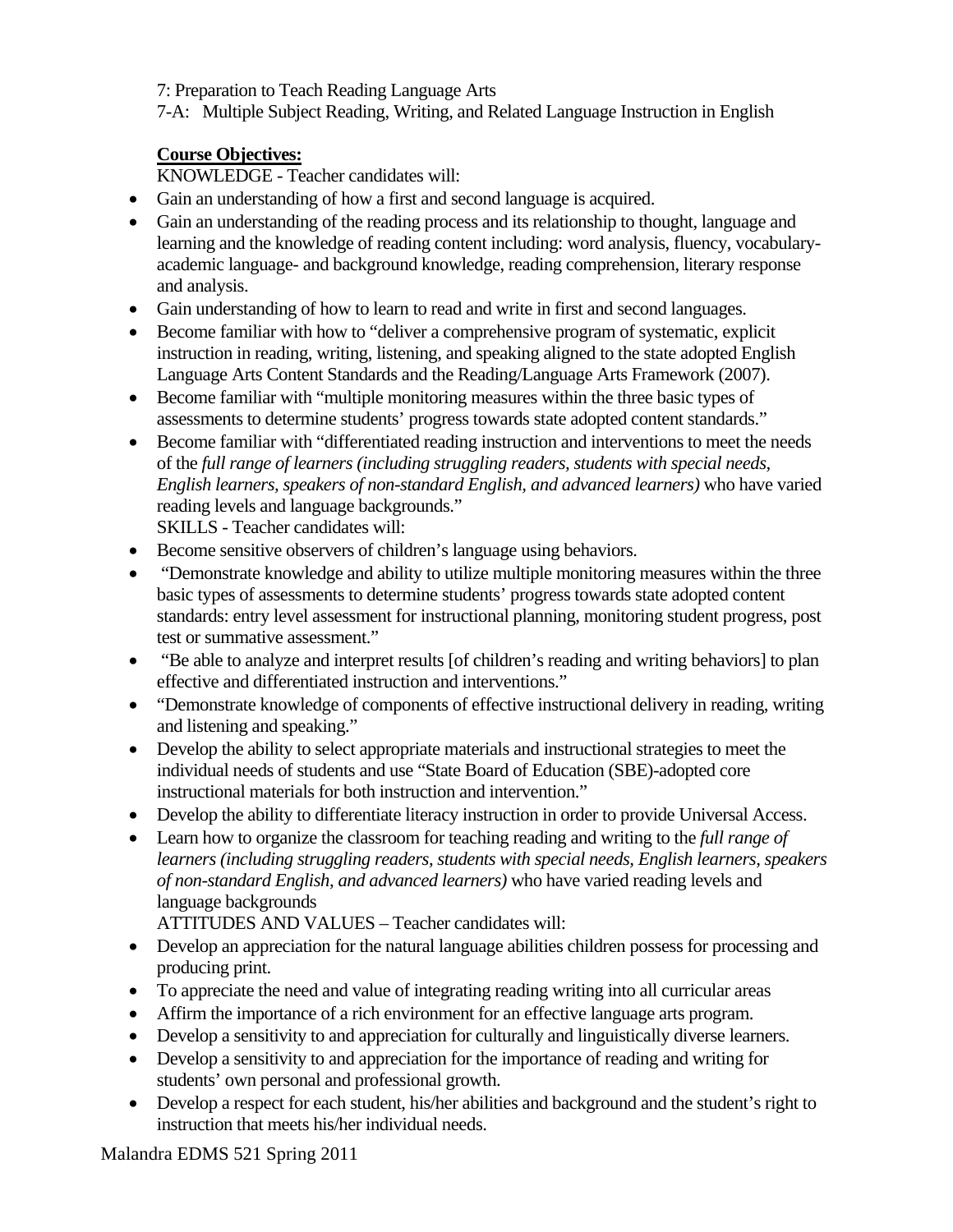## **INFUSED COMPETENCIES**

### **Authorization to Teach English Learners**

This credential program was specifically designed to prepare teachers for the diversity of languages often encountered in California public school classrooms. The authorization to teach English learners is met through the infusion of content and experiences within the credential program, as well as additional coursework. Students successfully completing this program receive a credential with authorization to teach English learners. *(Approved by CCTC in SB 2042, Program Standards, August, '02.)* 

### **Special Education**

Consistent with the intent to offer a seamless teaching credential in the College of Education, this course demonstrates the collaborative infusion of special education competencies reflecting inclusive educational practices.

### **Technology**

This course infuses technology competencies to prepare candidates to use technology, emphasizing use in both teaching practice and student learning.

### **All University Writing Requirement**

Writing requirements for this class will be met as described in the assignments. Every course at the university, including this one, must have a writing requirement of at least 2500 words.

## **STUDENT LEARNING OUTCOMES**

### *Teacher Performance Expectation (TPE) Competencies*

Teacher Performance Expectations are standards for student teachers. This course is designed to help teachers seeking the Multiple Subjects Credential to develop the skills, knowledge, and attitudes necessary to assist schools and districts implement effective programs for all students. The successful candidate will be able to merge theory and practice in order to realize a comprehensive and extensive educational program for all students.

## *California Teacher Performance Assessment (CalTPA)*

Beginning July 1, 2008, all California credential candidates must successfully complete a state-approved system of teacher performance assessment (TPA), to be embedded in the credential program of preparation. At CSUSM, this assessment system is called the "CalTPA" or TPA.

To assist your successful completion of the TPA, a series of informational seminars are offered over the course of the program. TPA related questions and logistical concerns are to be addressed during seminars. Your attendance to TPA seminars will greatly contribute to your success on the assessment.

Additionally, COE classes use common pedagogical language, lesson plans (lesson designs), and unit plans (unit designs) in order to support and ensure your success on the TPA, and,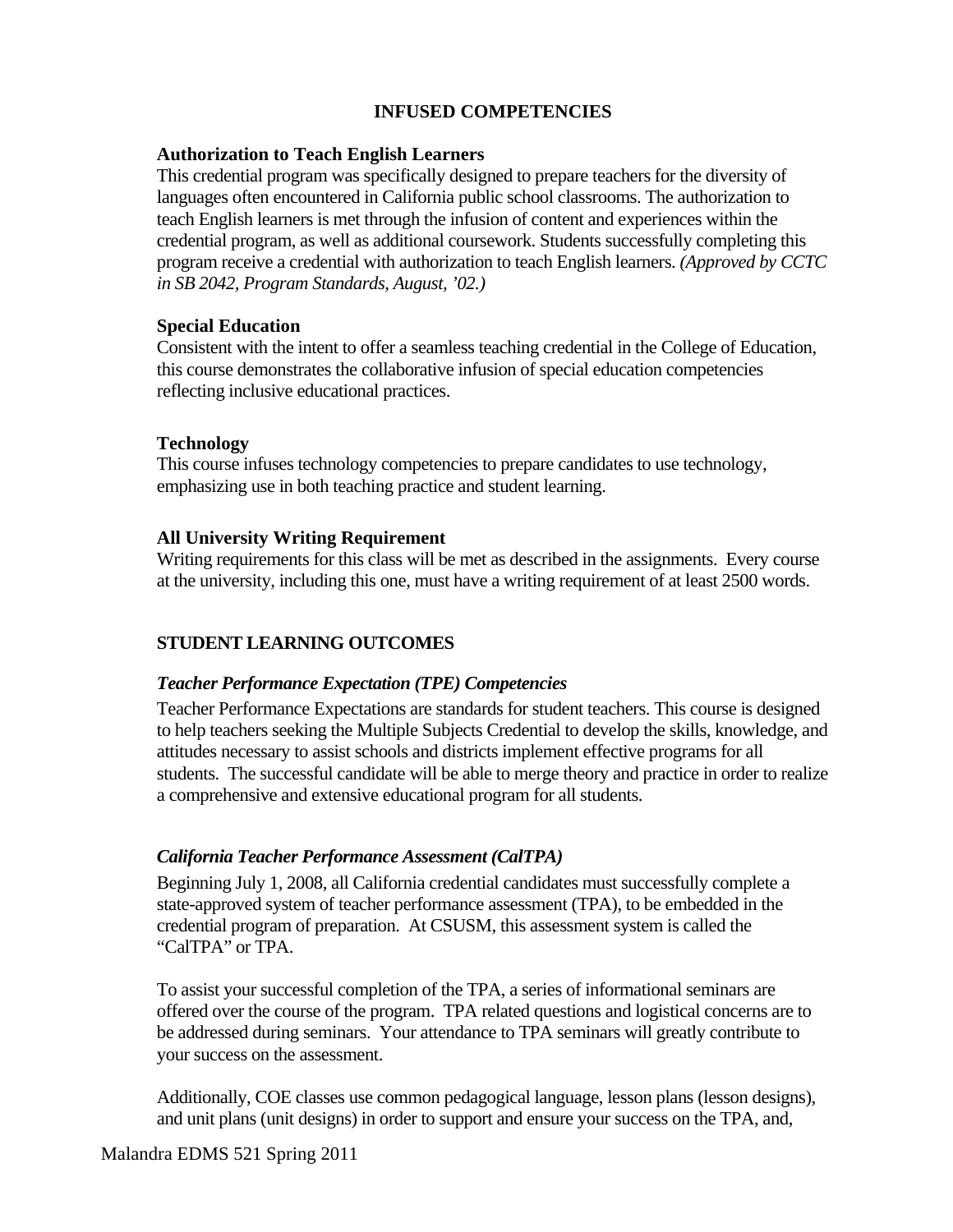more importantly, in your credential program.

The CalTPA Candidate Handbook, TPA seminar schedule, and other TPA support materials can be found on the COE website provided at the website provided: http://www.csusm.edu/coe/CalTPA/ProgramMaterialsTPA.html

### **Students with Disabilities Requiring Reasonable Accommodations**

Students with disabilities requiring reasonable accommodations must be approved for services by providing appropriate and recent documentation to the Office of Disabled Student Services (DSS). The office is located in Craven Hall 5205, and can be contacted by phone at 760.750.4905 or TTY 760.750.4909. Students authorized by DSS to receive reasonable accommodations should meet with their instructor during office hours or, to ensure confidentiality, in a more private setting.

## **CSUSM Academic Honesty Policy**

 have appropriate references to the original sources. Any quoted material should give credit to "Students will be expected to adhere to standards of academic honesty and integrity, as outlined in the Student Academic Honesty Policy. All written work and oral presentation assignments must be original work. All ideas or materials borrowed from other sources must the source and be punctuated with quotation marks.

Students are responsible for honest completion of their work including examinations. There will be no tolerance for infractions. If you believe there has been an infraction by someone in the class, please bring it to the instructor's attention. The instructor reserves the right to discipline any student for academic dishonesty in accordance with the general rules and regulations of the university. Disciplinary action may include the lowering of grades and/or the assignment of a failing grade for an exam, assignment, or the class as a whole."

Incidents of Academic Dishonesty will be reported to the Dean of Students. Sanctions at the University level may include suspension or expulsion from the University.

### **Plagiarism**

As an educator, it is expected that each student will do his/her own work, and contribute equally to group projects and processes. Plagiarism or cheating is unacceptable under any circumstances. If you are in doubt about whether your work is paraphrased or plagiarized see the Plagiarism Prevention for Students website http://library.csusm.edu/plagiarism/index.html. If there are questions about academic honesty, please consult the University catalog.

## **Electronic Communication Protocol**

Electronic correspondence is a part of professional interactions. If you need to contact me, email is often the easiest way to do so at bingalls@csusm.edu. Please be reminded that e-mail and on-line discussions are a very specific form of communication, with their own nuances and etiquette. For instance, electronic messages sent in all upper case (or lower case) letters, major typos, or slang, often communicate more than the sender originally intended. With that said, please be mindful of all e-mail and on-line discussion messages you send to your colleagues, to faculty members in the College of Education, or to persons within the greater educational community. All electronic messages should be crafted with professionalism and care.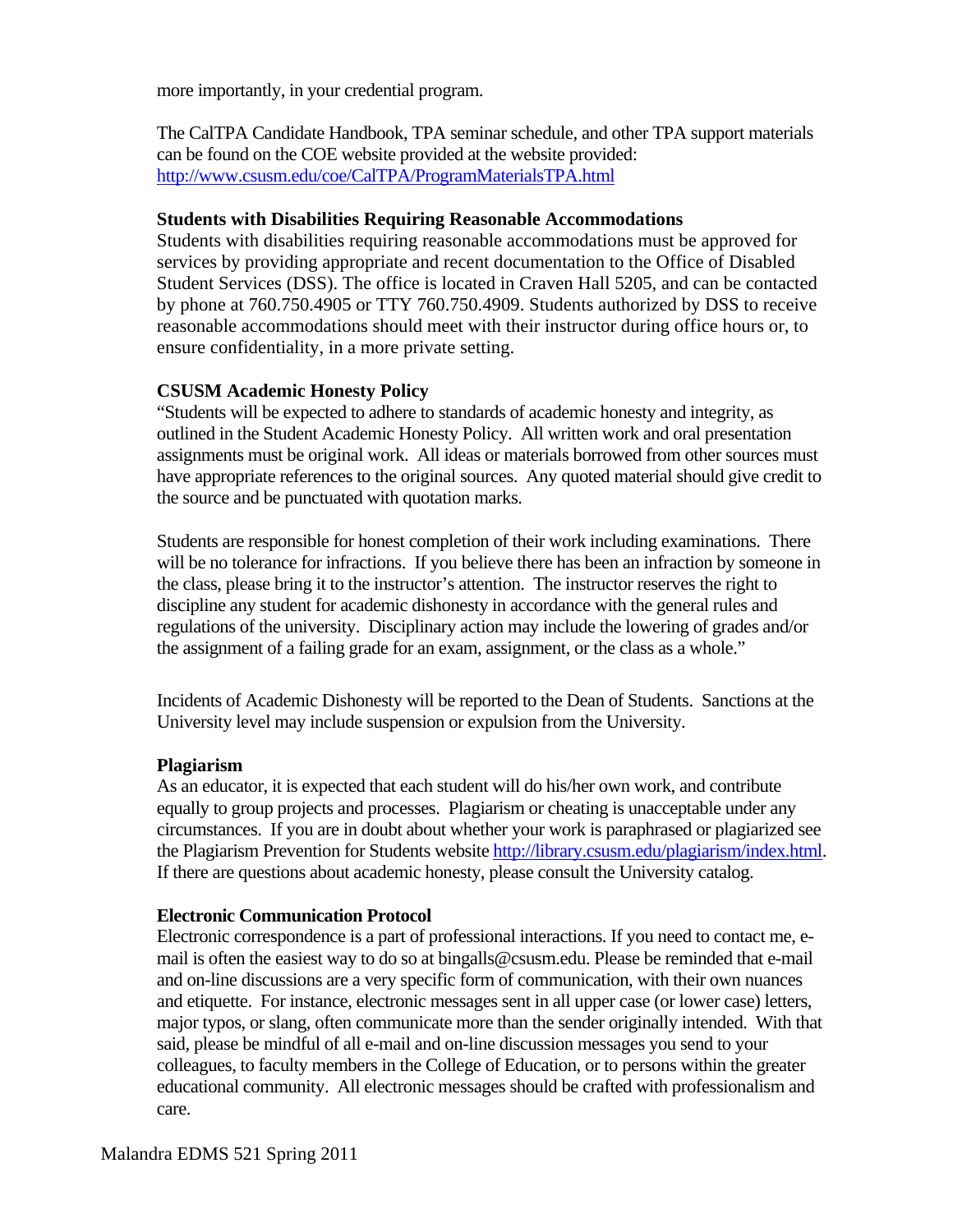Things to consider:

- Would I say in person what this electronic message specifically says?
- How could this message be misconstrued?
- Does this message represent my highest self?
- Am I sending this electronic message to avoid a face-to-face conversation? In addition, if there is ever a concern with an electronic message sent to you, please talk with the author in person in order to correct any confusion.

## *Grading Standards (Points)*

In order to earn a teaching credential from the state of California, you must maintain a B average (3.0 GPA) and cannot receive below a C+ in any course in your teacher education program.

## *Grading Policy*

All students will come prepared to class; readings and homework assignments are listed on the dates on which they are due. All required work is expected to be on time. One grade level will be deducted for each late assignment (e.g., an "A" assignment that is submitted late will be marked down to a "B"). Unless prior instructor approval is secured, assignments will not be accepted three class sessions after which they are due. Exceptions will be handled on a case-by-case basis, as determined by the instructor.

### *Grading Emphasis*

It is expected that students will proofread and edit their assignments prior to submission. Students will ensure that the text is error-free (grammar, spelling), and ideas are logically and concisely presented. The assignment's grade will be negatively affected as a result of this oversight. Each written assignment will be graded approximately 80% on content and context (detail, logic, synthesis of information, depth of analysis, etc.), and 20% on mechanics (grammar, syntax, spelling, format, uniformity of citation, etc.). All citations, where appropriate, will use American Psychological Association (APA) format. Consult American Psychological Association (APA) Manual, 5<sup>th</sup> edition for citation guidance.

Grading will also include a component of "professional demeanor." Students will conduct themselves in ways that are generally expected of those who are entering the education profession. This includes but is not limited to:

- On-time arrival to all class sessions;
- Advance preparation of readings and timely submission of assignments;
- Respectful participation in all settings (e.g., whole group, small group, in/outside of class);
- Carefully considered, culturally aware approaches to solution-finding.

The following grading scale will be used:

| $93 - 100$ |      | $75 - 79$    | $C_{+}$      |
|------------|------|--------------|--------------|
| $90 - 92$  | $A-$ | $72 - 74$    | $\mathbf C$  |
| $88 - 89$  | B+   | $70 - 71$    | $\mathbf{C}$ |
| $83 - 87$  | в    | $60 - 69$    | $\mathbf{D}$ |
| $80 - 82$  | В-   | $59 -$ below | E            |

## **College of Education Attendance Policy**

Due to the dynamic and interactive nature of courses in the College of Education, all students are expected to attend all classes and participate actively. Absences and late arrivals/early departures will affect the final grade. The COE attendance policy states, "At a minimum, students must attend 80% of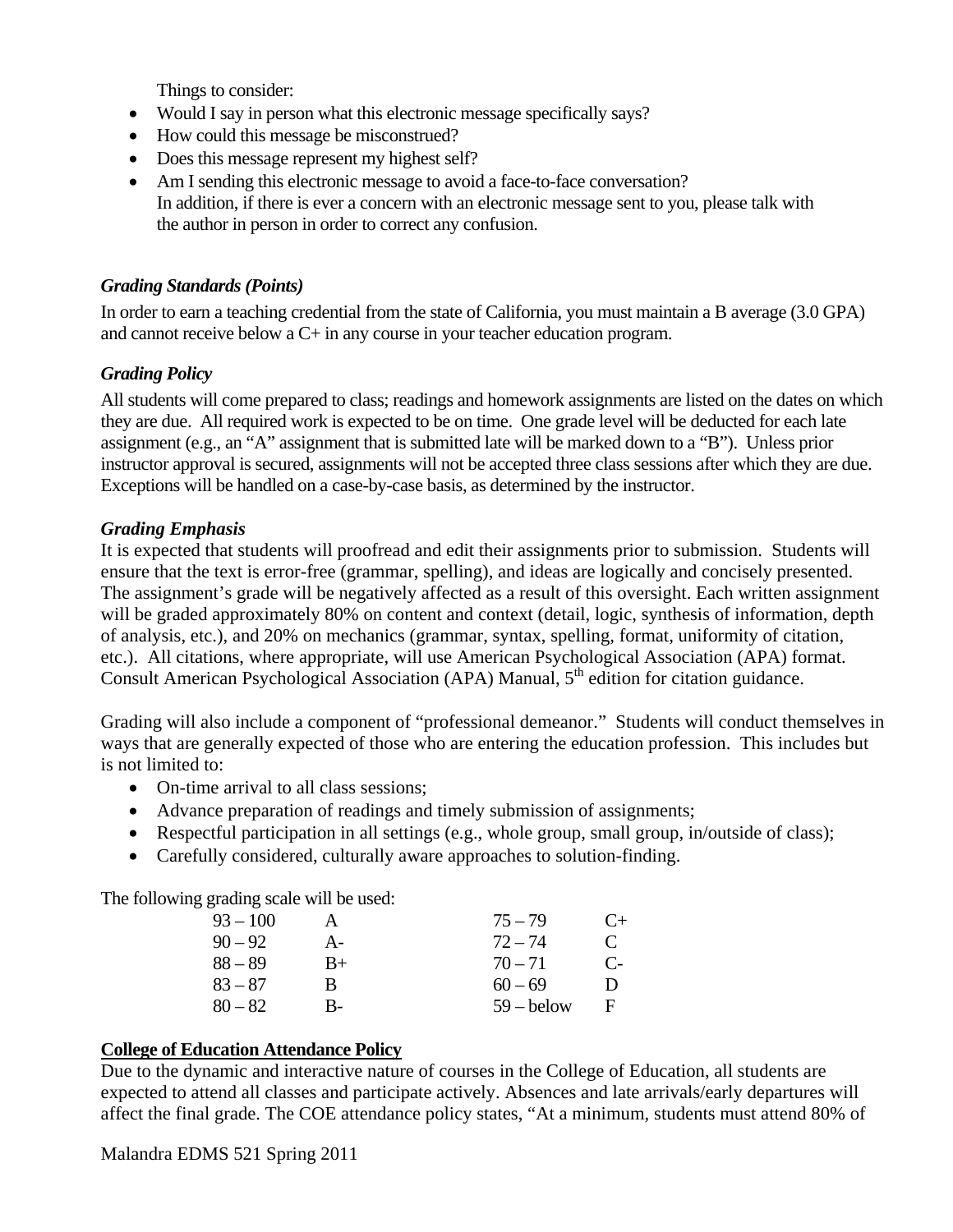class time, or s/he may not receive a passing grade for the course at the discretion of the instructor. Individual instructors may adopt more stringent attendance requirements." (*Adopted by the CE Governance Community, December, 1997)* 

## **Student Participation and Attendance**

The course deals with complex material processed in a variety of ways. Structured interactions, group processes, oral presentations, guided discussion of readings, and self-disclosure exercises are the norm. **Students are expected to have read assigned materials by the date indicated in the syllabus, and should be prepared to discuss readings individually or in variously structured groups.** The degree of your engagement in these processes forms the basis for points assigned. Due to the fast paced and highly interactive nature of the course, regular attendance and full participation are expected: teaching and learning is difficult (if not impossible) if one is not present for and engaged in the process. Therefore, the above College Attendance Policy is amplified as follows:

**1**. Missing more than 2 class meeting will result in the reduction of one letter grade.

 **3.** Illness and emergency circumstances will be considered/negotiated on a case-by-case basis. *Please notify*  **2.** Arriving late or leaving early on more than 3 occasions will result in the reduction of one letter grade. *the instructor in writing (email) as soon as possible* so that handouts can be saved for you. These measures should not be considered punitive, as students are expected to establish appropriate personal, academic and career-ladder priorities. Therefore these measures should be viewed as taking appropriate individual responsibility for one's own learning in a democratic, collaborative and reciprocal-learning environment. **Should students have extenuating circumstances, please contact the instructor as soon as possible.** 

## **Required Texts:**

- Gail Tompkins (2010). Literacy for the  $21<sup>st</sup>$  Century: A Balanced Approach ( $5<sup>th</sup>$  Edition) ISBN -10: 01350 28922
- Zarrillo, James. Ready for Revised RICA: A Test Prep Guide (most current edition)

# *COURSE ASSIGNMENTS*

Students are expected to demonstrate competency in the use of various forms of technology (i.e. word processing, electronic mail, Cougar Courses (Moodle)6, use of the Internet, and/or multimedia presentations). Specific requirements for course assignments with regard to technology are at the discretion of the instructor. Keep a digital copy of all assignments for use in your teaching portfolio. All assignments will be submitted online, and some will be submitted in hard copy as well. Details will be given in class.

Proofread and edit word-processed assignments prior to submission. Hand-written work is not accepted. Assignments are written in Times, size12 font, and are double-spaced. Ensure the text is error-free (grammar, spelling), and ideas are logically and concisely presented. All citations, where appropriate, use American Psychological Association (APA) format.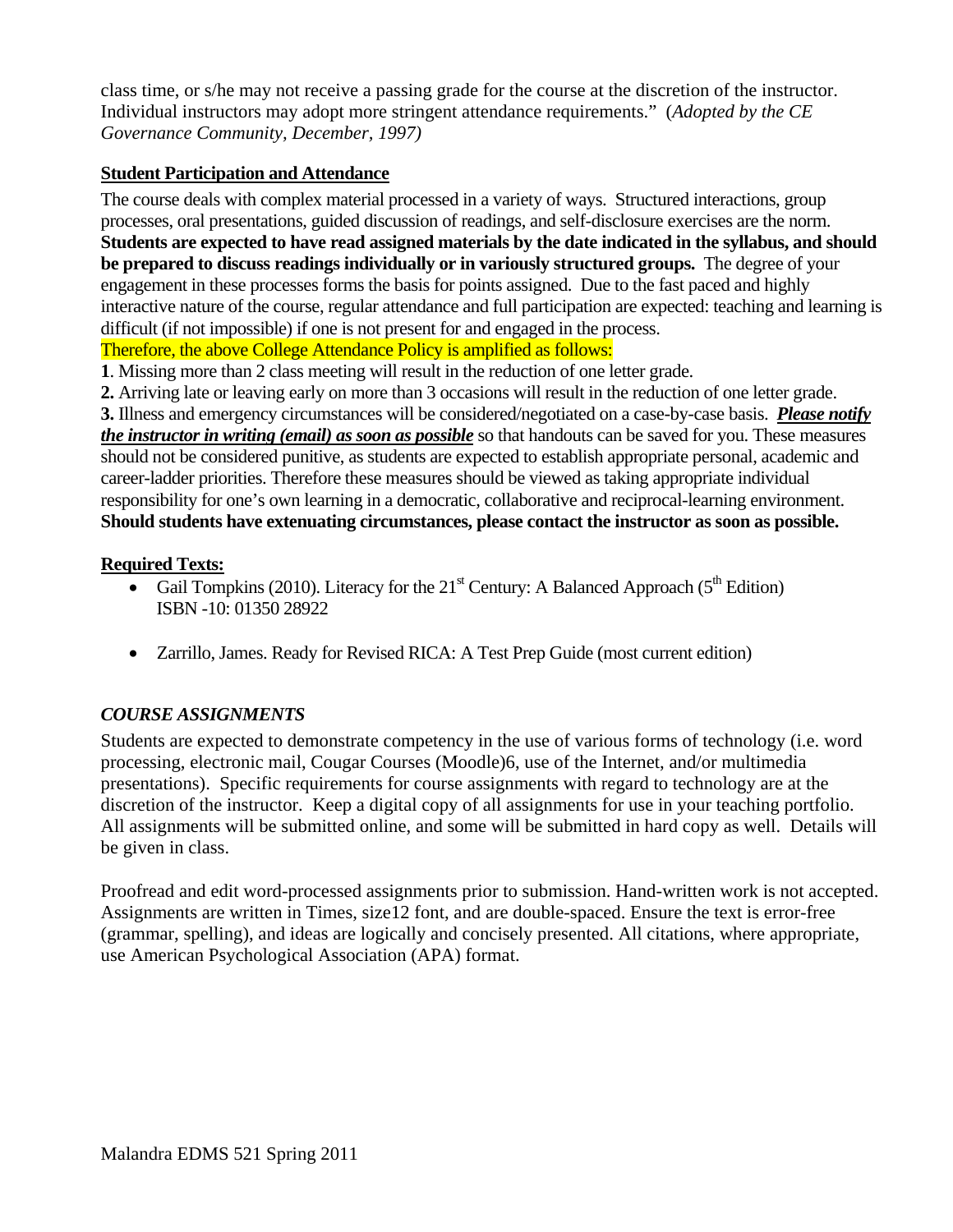| <b>Assignment</b>                    | <b>Points</b><br><b>Possible</b> |
|--------------------------------------|----------------------------------|
| Field Observations (x 3)             | 21                               |
| Reading Strategy Lesson Plan         | 25                               |
| <b>Assessment Table</b>              | 9                                |
| <b>Online Discussion: Vocabulary</b> | 5                                |
| <b>Literacy Game</b>                 | 11                               |
| <b>Reading Reflections</b>           | 14                               |
| Professional Disposition             | 15                               |
| <b>Total Points</b>                  | 100                              |

**Please note assignments are due whether or not you are present in class that day. On the required due date, turn in your assignment to Cougar Courses (Moodle). A hard copy of certain assignments needs to be turned in to class. Please refer to the class schedule for this information.** 

**While this syllabus is carefully planned, it may be modified at any time in response to the needs and interests of the class.** 

# **COURSE ASSIGNMENTS**

## **FIELD OBSERVATIONS (21 points total)**

In both the Literacy courses (EDMS 521 and EDMS 522), you will study topics in literacy instruction related to RICA domains. Find the list of RICA domains in the table below.

| <b>EDMS 521</b>                                                                |  |  |
|--------------------------------------------------------------------------------|--|--|
| Ongoing assessment (Chapter 2)                                                 |  |  |
| Planning, organizing, managing reading instruction (Chapter 1)                 |  |  |
| Phonemic Awareness (Chapter 3)                                                 |  |  |
| Concepts about Print (Chapter 4)                                               |  |  |
| Phonics Instruction (Chapter 5 and 6)                                          |  |  |
| Syllabic Analysis, Structural Analysis, and Orthographic Knowledge (Chapter 7) |  |  |
| Reading Comprehension – Narrative (Chapter 12, 13, and 14)                     |  |  |
| Vocabulary Development (Chapter 10 and 11)                                     |  |  |
| Fluency (Chapter 8 and 9)                                                      |  |  |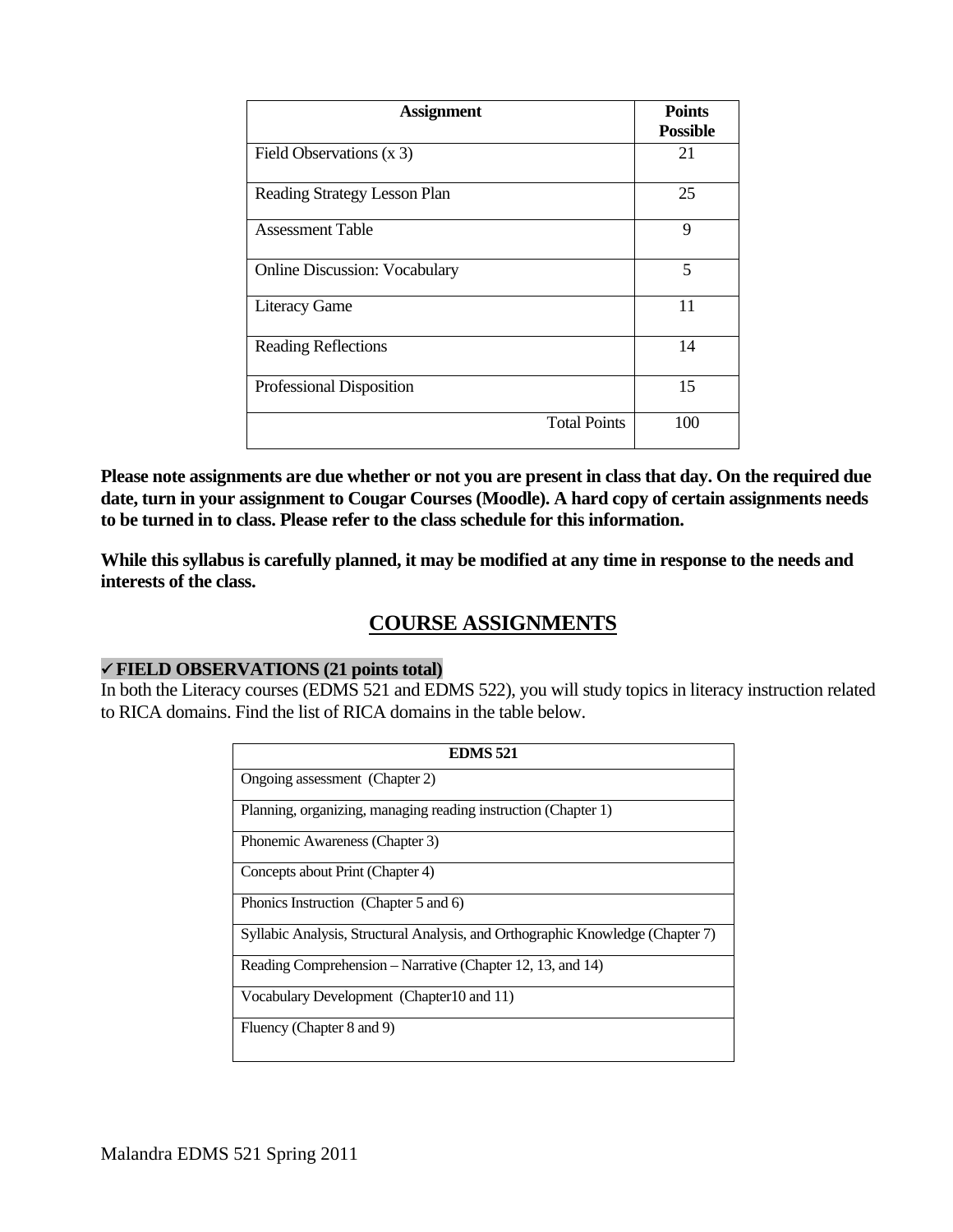### What To Do:

(See table above). 1. You will conduct 3 observations of reading instruction in any content area from any of the RICA domains for your Field Observations. Content area topics are described in the "Ready for Revised RICA Study Guide" written by James Zarrillo. To complete the 3 Field Observations you observe a teacher while she/he is teaching a reading/language arts lesson. You will need to identify the RICA topic(s) that was being taught

2. You will submit your observations to Cougar Courses (Moodle). You will copy/paste the assignment. Do not attach it. Your observations should have titles and spaces between each section. Use these titles in the order listed below on your submitted document:

**Name: Observation date: Reading/Writing topic: Grade Level: Additional Descriptors:** (if applicable) **Activity:** (What you observed) **Related RICA area:** (RICA connection and reflection)

In the 'Activity' section: Write what you observed. Your observations are not judgmental but only state what you observed the teacher and students doing during the lesson.

In the 'Related RICA area' section: Write a reflection on what you learned from this lesson about teaching this area of literacy and how each activity relates to a RICA area.

Completed forms should be no longer than one full page. To complete the forms, type them using size **10**  Times New Roman font, with **1 ½ spacing.** You will submit them individually on Cougar Courses (Moodle).

An example Field Observation is provided for you on Cougar Courses (Moodle).

## **ONLINE DISCUSSION: VOCABULARY (5 points)**

### **Overview**

You will read two articles to help increase your knowledge of vocabulary instruction and participate in an online discussion.

What to do:

- Read the 2 articles found on Cougar Courses: "Article #1—Building a Robust Vocabulary" and "Article #2---Beers Vocabulary Excerpt"
- Choose 1 question from the document titled, "Article #1 & #2 Questions-Vocab. Respond to that question.
- Create an original message with your response to one of the Vocabulary Questions. Your response must demonstrate analytical, reflective writing. Be sure to include the question at the top of your response. BE SURE TO INCLUDE THE QUESTION YOU ARE RESPONDING TO AT THE TOP.
- Respond to 2 other classmates' postings. Be sure to give thoughtful, insightful, reflective, educated comments and opinions in your responses.
- No points will be given for late submissions. All responses (original message and peer responses)are due by 11:59 PM on the due date listed on the course schedule.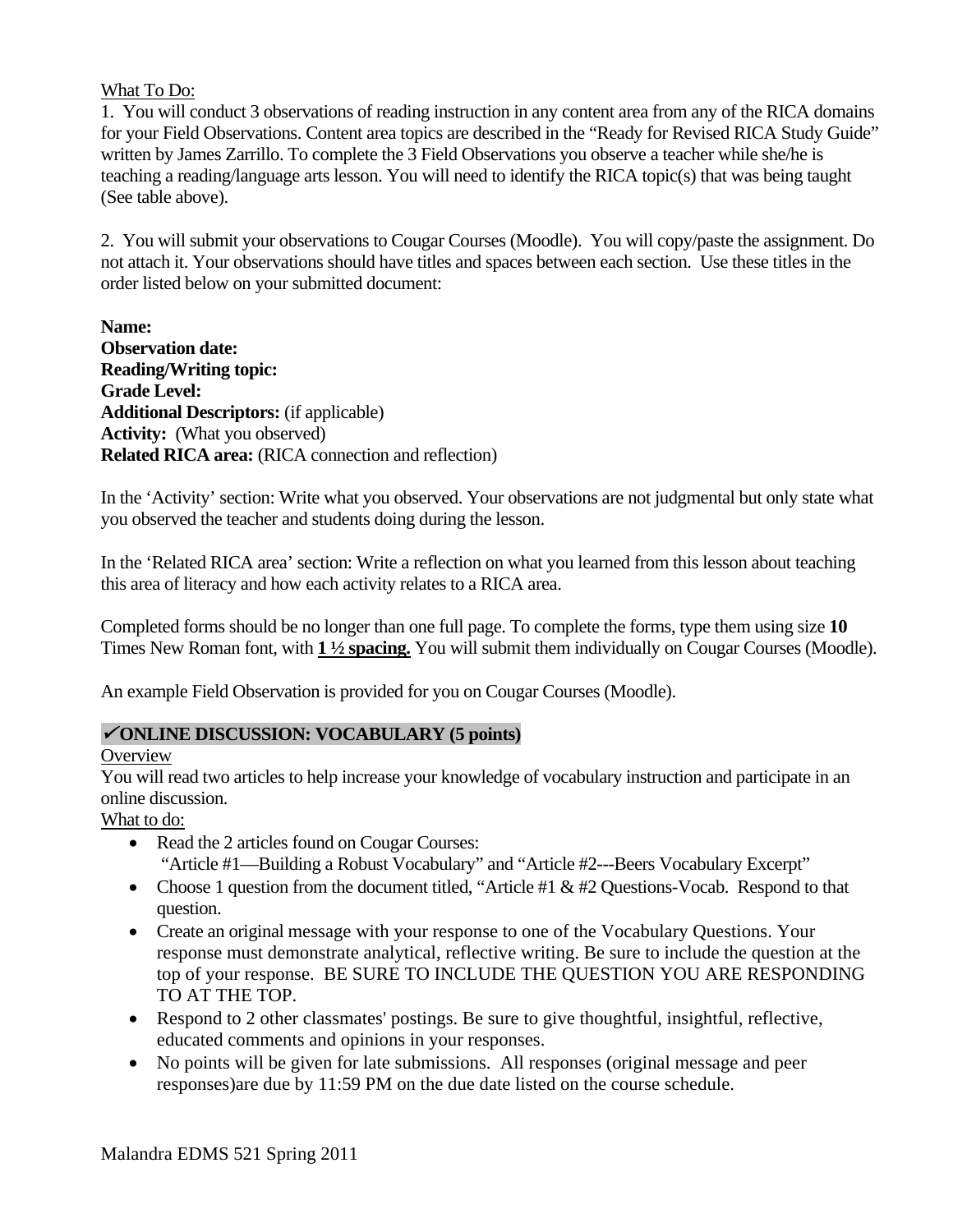## **READING STRATEGY LESSON PLAN (25 points total)**

Overview:

Individually or with a partner, write and present a READING strategy lesson plan that is *active, interesting, meaningful and accessible* to diverse students. It can be a mini-lesson, direct instruction, inquiry, or any format you choose. Choose a reading standard for your grade level to guide your objectives. **USE THE TEMPLATE PROVIDED ON COUGAR COURSES (MOODLE) TO WRITE YOUR LESSON** 

**PLAN**. Sample lessons might include:

- Monitoring Reading or Comprehension
- Making predictions
- Phonics or Phonemic Awareness
- Organizing information while you read
- Relating what you are reading to what you already know
- Finding the main idea of a story
- Identifying story elements
- Identifying patterns in a text
- Making inferences
- Summarizing
- Using context clues to figure out words you don't know
- Using graphic organizers for comprehension

## Your Reading Strategy Lesson must include a description of each of the following:

- Title of the lesson
- Grade level
- CA Content Standard(s) connected to Objective
- Objective for the literacy lesson (Students will...)
- Instructional Strategies: INTO, THROUGH, CLOSURE, AND BEYOND (See below)
- Differentiation strategies for ELL students and students with special needs
- Assessment
- Rationale

# **Instructional Strategies**

# **INTO**

Write a brief paragraph that describes what you will do prior to teaching the lesson to connect to students' prior knowledge and to engage them in the topic.

Describe Instructional Strategies

# Describe Student Activities

# **THROUGH**

Write a detailed instructional plan of what you will do when teaching the reading lesson. What will you do for each of the following steps of instruction?

o Modeled instruction: ("I do")

Describe Instructional Strategies

Describe Student Activities

- o Shared instruction: ("We do")
	- Describe Instructional Strategies Describe Student Activities
- o Guided instruction ("You do")

Describe Instructional Strategies Describe Student Activities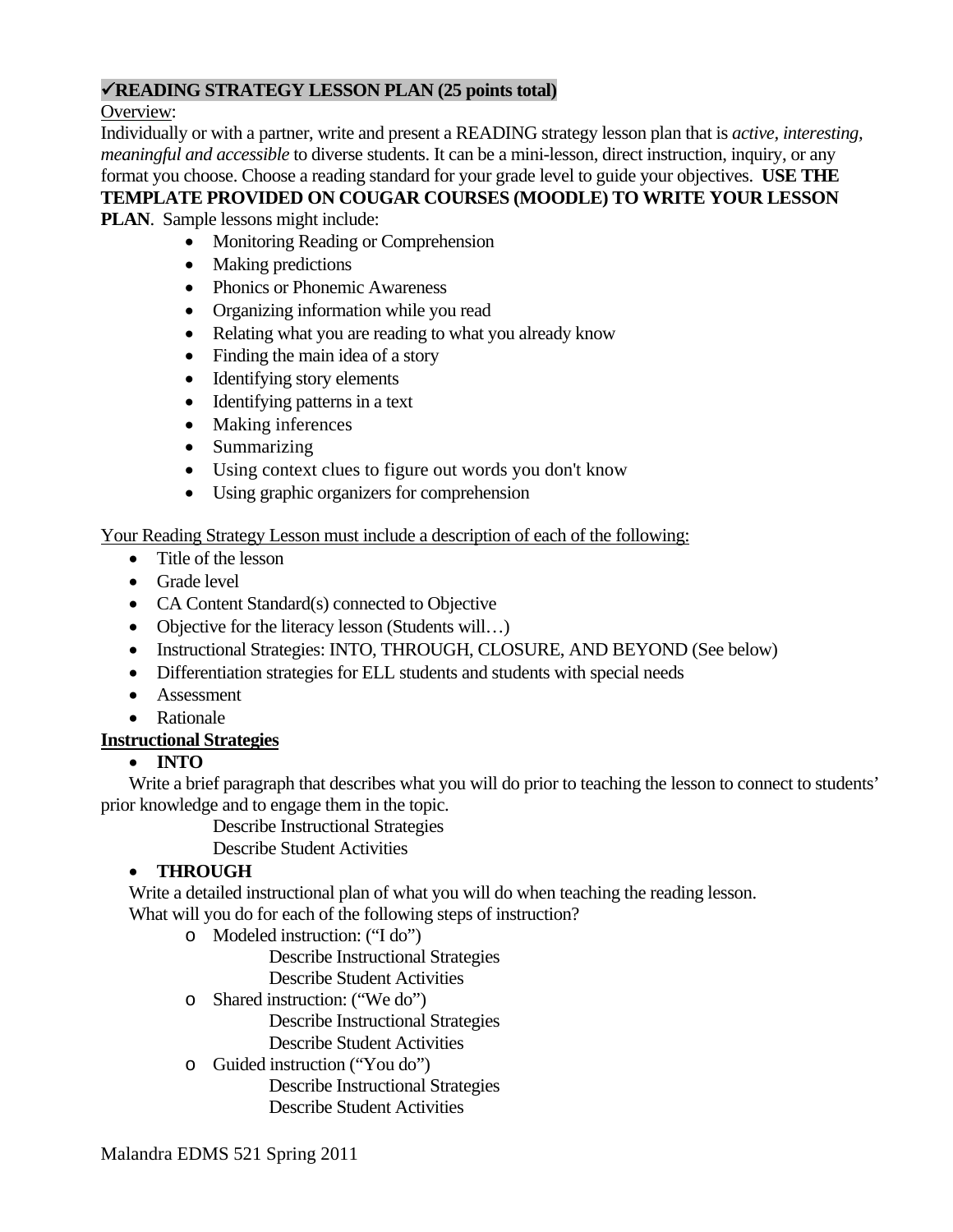## **CLOSURE**

Write a brief paragraph that describes how you will end the lesson

## **BEYOND**

Write a brief paragraph that describes how you want students to apply what you have taught them to do in this lesson as they continue reading in the overall reading unit you have chosen. How will you reinforce and review the key concepts and skills of this lesson so that they continue applying them?

## **ASSESSMENT TABLE (9 points)**

## **Overview**

This assignment is designed to familiarize you with the different purposes of a variety of literacy assessments, in particular the literacy assessments that students use during EDMS 522 for the literacy case study. In class, you will explore and become familiar with how each assessment is administered, the distinct kind of information each provides, and their uses at various times during the instructional cycle as entry-level, progress-monitoring and summative assessments.

What to do:

- Copy the form into your computer *you will need more room, so resize the table to accommodate your writing, and reorient the page to landscape.*
- Complete a descriptive list of 5 different assessments. Be complete in your descriptions. Type your responses. **Assessment Table**

| What is the<br>name of the<br>assessment? | What does the<br>assessment<br>measure? | Is it entry level, summative,<br>progress monitoring or a<br>combination? | How do you administer this<br>assessment?<br>How do you score this<br>assessment? | To whom will the<br>assessment be given?<br>(All, ELLs,<br>Struggling students,<br>etc | How might the<br>results of this<br>assessment be used? |
|-------------------------------------------|-----------------------------------------|---------------------------------------------------------------------------|-----------------------------------------------------------------------------------|----------------------------------------------------------------------------------------|---------------------------------------------------------|
|                                           |                                         |                                                                           |                                                                                   |                                                                                        |                                                         |
| 2.                                        |                                         |                                                                           |                                                                                   |                                                                                        |                                                         |
| 3.                                        |                                         |                                                                           |                                                                                   |                                                                                        |                                                         |
| 4.                                        |                                         |                                                                           |                                                                                   |                                                                                        |                                                         |
| 5.                                        |                                         |                                                                           |                                                                                   |                                                                                        |                                                         |

## **LITERACY GAME (12 points)**

## Overview:

Assessment drives instruction. Teachers use many assessments throughout a day to determine what students know. With that information, they make decisions about what – and how – to teach.

Assessment comes in many forms, and it can be fun as well as informative. You and a partner(s) will be assigned one chapter from *Ready for RICA*. You have two goals: fairly assess your classmates on their understanding of the chapter; *everyone* involved for the full 15 minutes we play.

## What to do:

1. With your group create a list of 10 important ideas/concepts from your chapter.

2. Create a game that will assess your classmate's knowledge of those concepts. Model your game after Jeopardy, Pictionary, Cranium, Concentration, Monopoly, etc. Organize your game to play as a class, or break into groups to play.

3. Your game should last no longer than 15 minutes.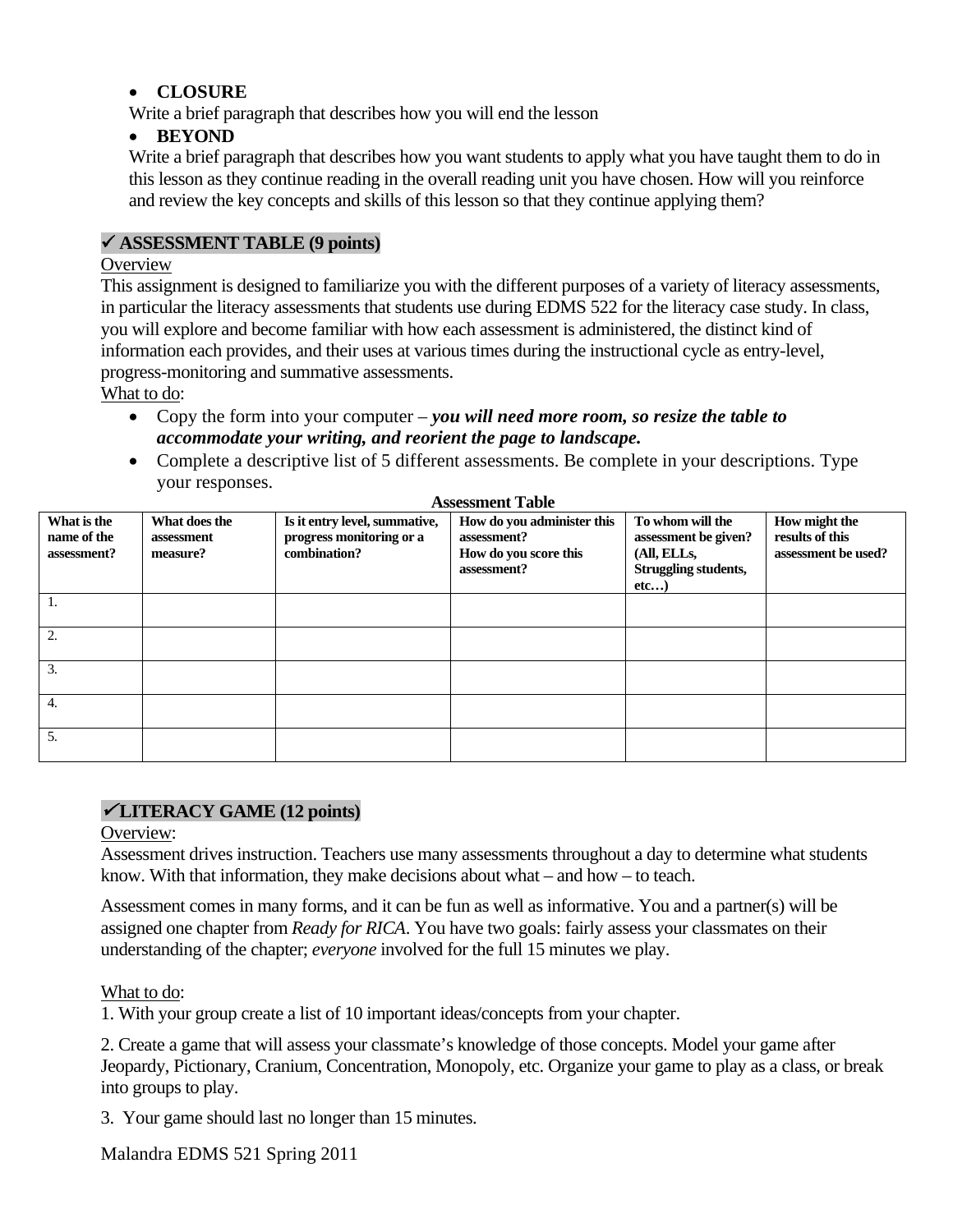- 4. Questions to ask yourself as you create the game:
	- (a.) Will everyone be involved?
	- Is this a fair assessment?
	- (b.) Is this a fair assessment? (c.) Does this game show you who knows the facts and who doesn't?
	- (d.) What strategies would you use to help those struggling students?

5. Each student must submit a sentence describing your game to Cougar Courses (Moodle) under assignments. Have one member publish your game in Cougar Courses (Moodle) for the entire class, if it is a game made electronically. Bring your game and any necessary playing materials to class on the due date.

### **READING REFLECTIONS (14 points total)**

It is expected that everyone will understand all the readings and will come to class prepared to discuss them. Write at least 3 comments and/or questions from the readings for that session. **Do not summarize**. Please give thoughtful reactions, responses, and reflections. They should show that you have done the reading. If the readings are from more than one book, try to comment on more than one book. We will use these as the basis of our discussion at the beginning of some classes. Therefore, you must bring a hard copy to each class as well as submit them on Cougar Courses (Moodle). Copy and paste each reflection. Do not attach it. They will be due to Cougar Courses (Moodle) by the start of each class session and I will collect the hard copy each session. No points will be given if they are turned in late.

### **PROFESSIONAL DISPOSTIONS (15 points total)**

### Overview:

Grading in 521 includes a component of "professional disposition." Students in the College of Education are to conduct themselves in ways expected of those entering the profession. Disposition includes:

- General classroom attendance, promptness, and participation
- Attention to classroom discussion protocols
- Social and cooperative skills
- Attention to assignments (deadlines, quality, multi-tasking)
- General classroom demeanor and attitude
- Flexibility
- Openness to and enthusiasm for learning

You will be given an opportunity to evaluate yourself in professional dispositions; your instructor will take your self-evaluation into consideration in determining your score. You will complete a rubric in class. You do not need to submit this to Cougar Courses (Moodle), unless arrangements to do so have been made with your professor.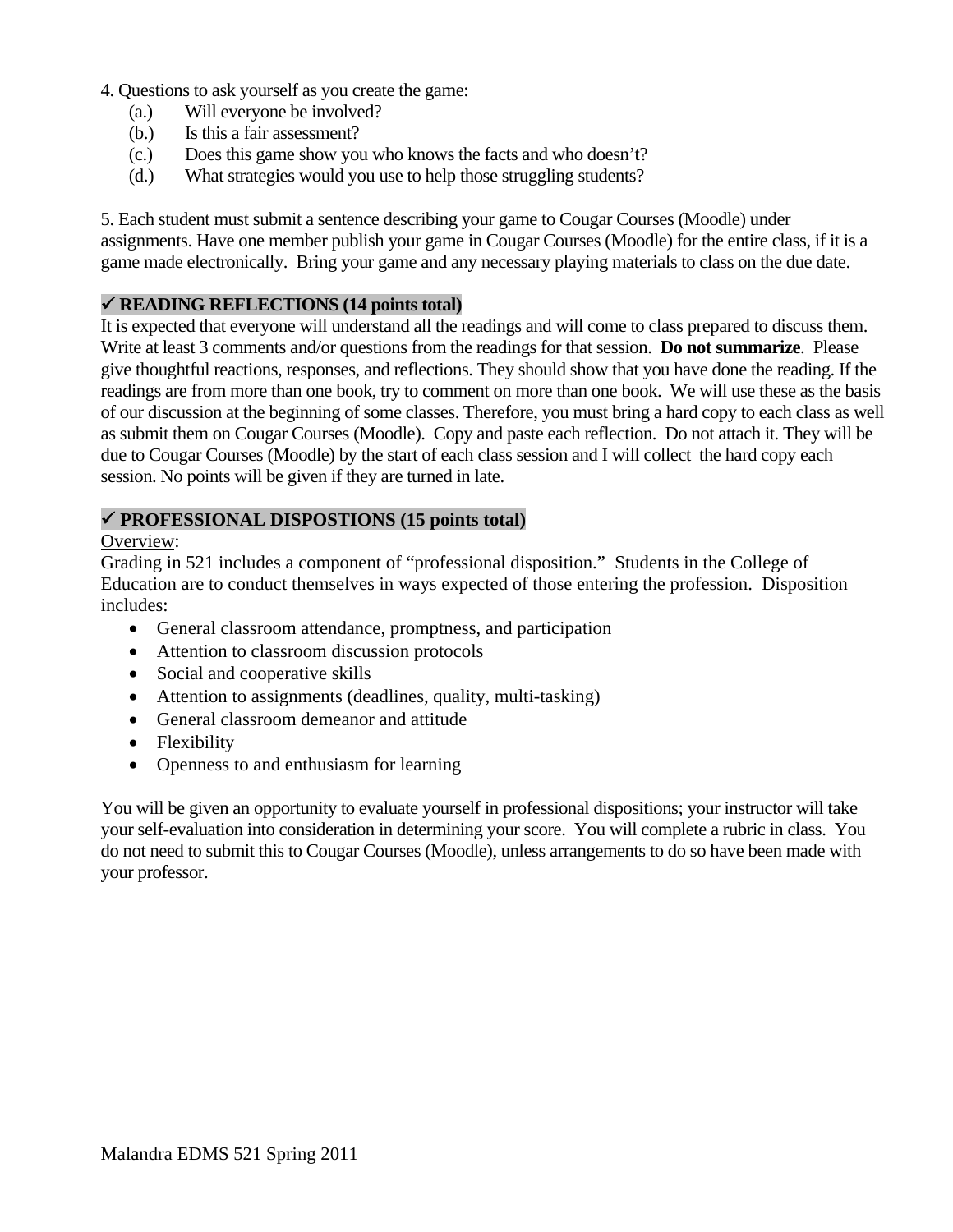## *Course Outline EDMS 521 Part Time*  **BRING BOOKS TO CLASS SESSIONS AS INDICATED**

| <b>Date</b>                     | <b>Topic</b>                      | <b>Readings/Assignments Due</b>                                      |
|---------------------------------|-----------------------------------|----------------------------------------------------------------------|
| <b>Session 1</b>                | <b>Course Overview</b>            | <b>BRING:</b>                                                        |
| January 25                      | <b>Building Community</b>         | <b>SYLLABUS!</b>                                                     |
| <b>Session 2</b>                | <b>ELA</b> Standards<br>$\bullet$ | <b>READ:</b>                                                         |
| February 1                      | <b>Literacy Assessment</b>        | Tompkins: Chapter 1 (Becoming an                                     |
|                                 |                                   | <b>Effective Teacher of Reading)</b><br><b>BRING:</b>                |
|                                 |                                   | Copy of the ELA Standards<br>$\bullet$                               |
|                                 |                                   | for the grade level you will be                                      |
|                                 |                                   | teaching (or want to teach)                                          |
|                                 |                                   | http://www.cde.ca.gov                                                |
|                                 |                                   | Tompkins                                                             |
| <b>Session 3</b>                |                                   | <b>READ:</b>                                                         |
| February 8                      | Processes of Literacy             | Zarillo: Chapter 1 (Planning, Org)                                   |
|                                 |                                   | <u>Due:</u><br><b>Reading Reflection 1</b>                           |
|                                 |                                   |                                                                      |
| <b>Session 4</b>                |                                   | <b>READ:</b>                                                         |
| February 15                     | Fluency                           | Zarillo: Chapter 8 and 9 (Fluency)<br>Due:                           |
|                                 |                                   | Reading Reflection 2                                                 |
|                                 |                                   |                                                                      |
| <b>Session 5</b><br>February 22 | Vocabulary                        | <b>READ:</b><br>Read article 1 titled, "Building a                   |
| <b>Online Session</b>           |                                   | Robust Vocabulary" & article 2 titled,                               |
|                                 |                                   | "Beer's Vocabulary Excerpt" located                                  |
|                                 |                                   | on Cougar Courses (Moodle).                                          |
|                                 |                                   | Due:                                                                 |
|                                 |                                   | <b>Discussion Board responses</b>                                    |
| <b>Session 6</b>                | <b>Phonemic Awareness</b>         | <b>READ:</b>                                                         |
| March 1                         |                                   | Tompkins: Chapter 4 (Working with                                    |
|                                 | <b>Concepts About Print</b>       | our Youngest Readers & Writers--CAP)<br>Zarillo: Chapter 3 (Phonemic |
|                                 |                                   | Awareness)                                                           |
|                                 |                                   | Zarillo: Chapter 4 (Concepts About                                   |
|                                 |                                   | Print)                                                               |
|                                 |                                   | <b>BRING:</b>                                                        |
|                                 |                                   | Tompkins                                                             |
|                                 |                                   | Due:                                                                 |
|                                 |                                   | Field Observation 1 (Cougar                                          |

## **(While this schedule is carefully planned, it may be modified at any time.)**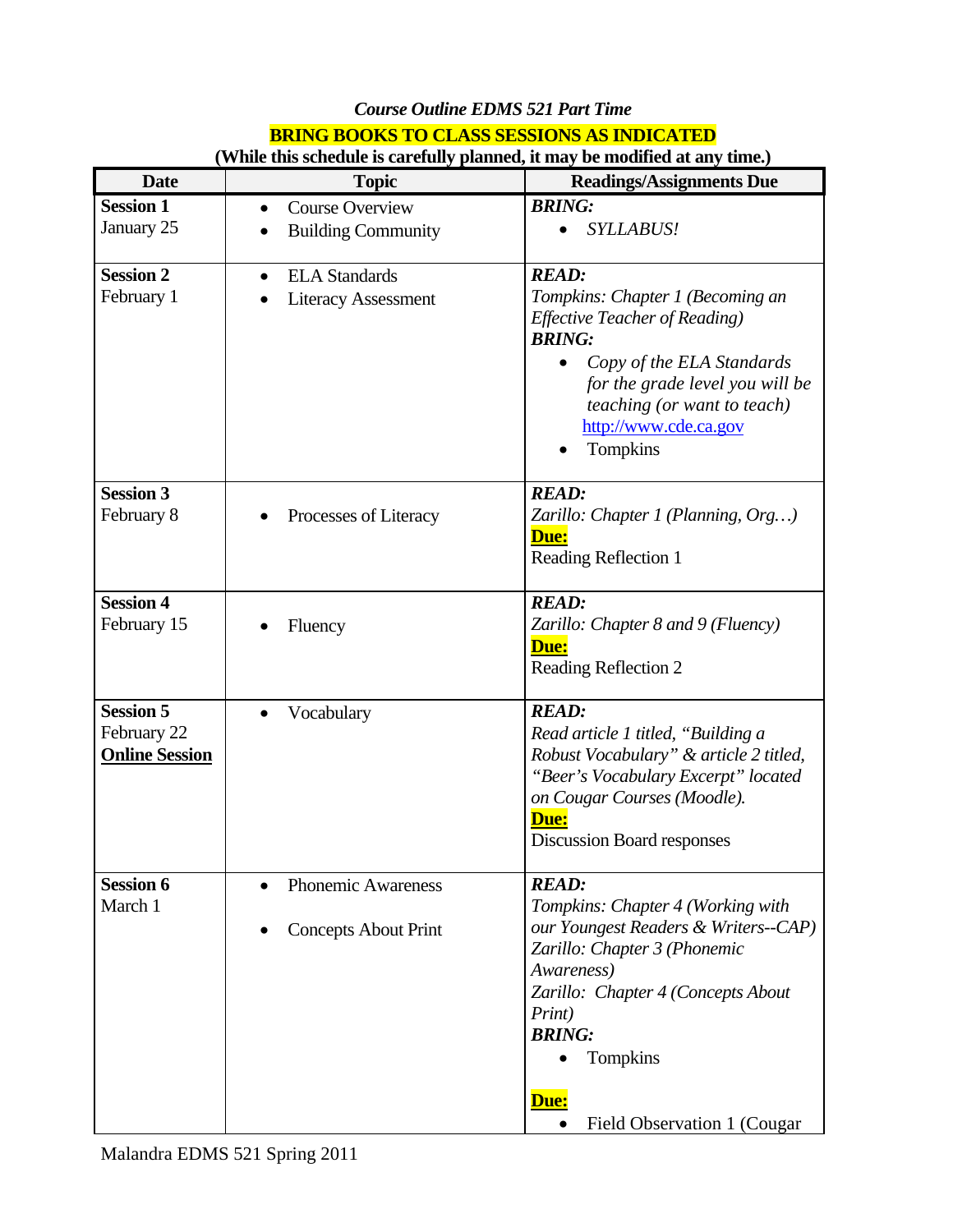|                                                       |                                                                                                              | Courses (Moodle))                                                                                                                                                                                                                           |
|-------------------------------------------------------|--------------------------------------------------------------------------------------------------------------|---------------------------------------------------------------------------------------------------------------------------------------------------------------------------------------------------------------------------------------------|
|                                                       |                                                                                                              | Reading Reflection 3                                                                                                                                                                                                                        |
| <b>Session 7</b><br>March 8                           | Phonics                                                                                                      | <b>READ:</b><br>Tompkins: Chapter 5 (Cracking<br>The Alphabetic Code)<br>Chapter 6 (Developing<br><b>Fluent Readers &amp;</b><br>Writers)<br>Zarillo: Chapter 5 & $6(Phonics)$<br><b>BRING:</b><br>Tompkins<br>Due:<br>Reading Reflection 4 |
| <b>Session 8</b><br>March 15                          | Spelling<br>$\bullet$                                                                                        | <b>READ:</b><br>Zarillo: Chapter 7 (Phonics<br>&Spelling)                                                                                                                                                                                   |
| <b>Session 9</b><br>March 22<br>(No class<br>meeting) | <b>SPRING BREAK</b>                                                                                          |                                                                                                                                                                                                                                             |
| <b>Session 10</b><br>March 29                         | Fluency<br>Writing                                                                                           | <b>READ:</b><br>Tompkins: Chapter 2 (Teaching the<br>Reading and Writing Processes)<br>Tompkins: Chapter 3 (Assessment)<br><b>BRING:</b><br>Tompkins<br>Due:<br>Reading Reflection 5                                                        |
| <b>Session 11</b><br>April 5                          | Reading<br>$\bullet$<br>Comprehension-<br>Narrative<br>Reading Strategy Lesson<br>$\bullet$<br>Plan Workshop | <b>READ:</b><br>Tompkins: Chapter 8 (Comprehension)<br><b>BRING:</b><br>Tompkins<br>Due:<br>Reading Reflection 6<br>$\bullet$<br>Field Observation 2 (Cougar<br>Courses (Moodle))                                                           |